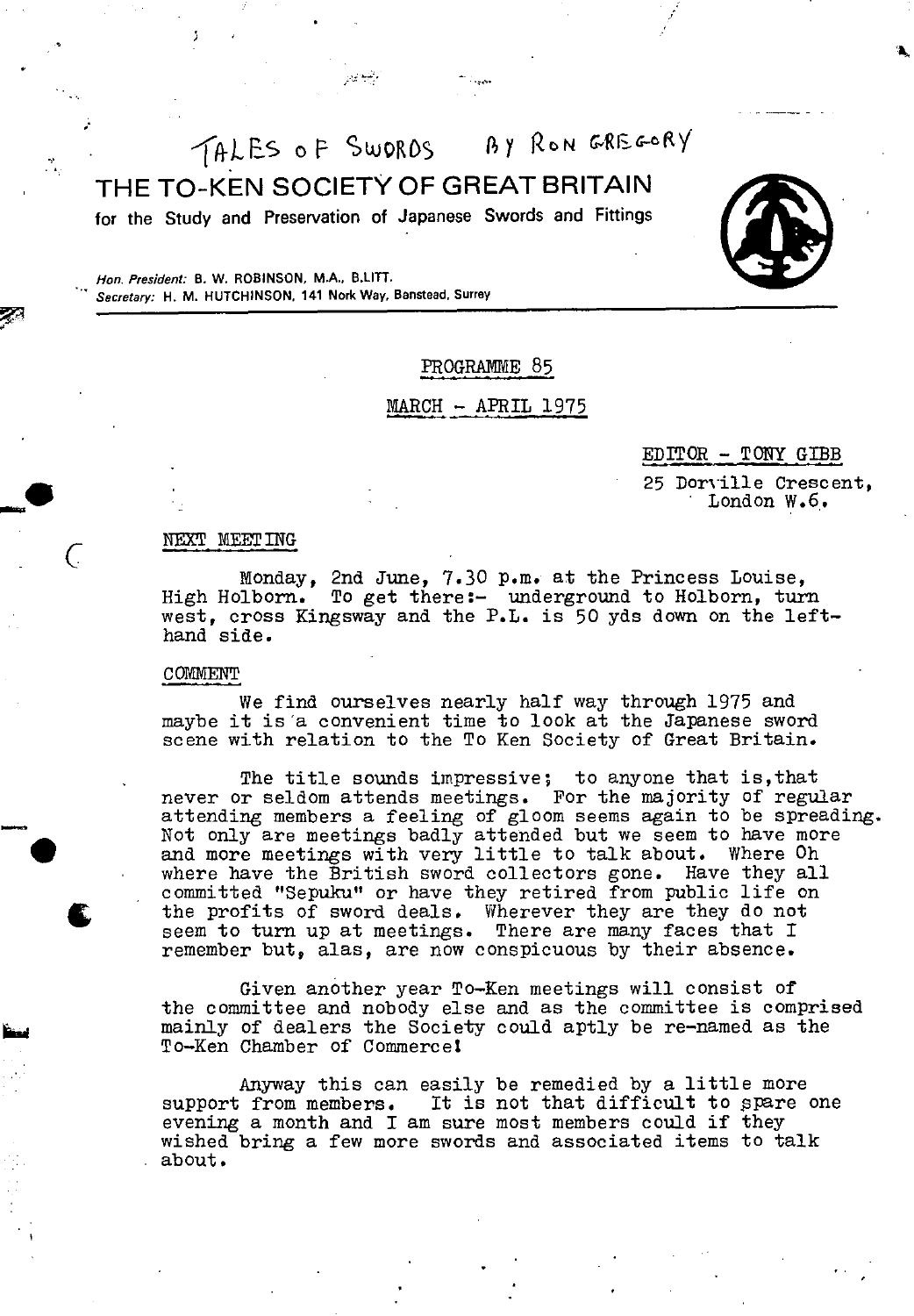It would be a pleasant change if we could get away from<br>of swords and actually look at them. Speculators, as values of swords and actually look at them. we mow, can make vast profits but they can also make vast losses. Even selling swords at auction has its draw-backs with high commission rates, V.A.T., and a certain country auction room making a separate charge for reading signatures. So why don't we just enjoy looking at, and studying, our swords for their own sake, instead of seeing a cash register.

But now to report on our last two meetings.

The March meeting consisted mainly of a talk by Richard<br>t-Smith on Gendai-To. This was in some respects Marriott-Smith on Gendai-To. similar to a recent talk given by Bill Gray but a little more detailed. Richard brought along a fine show of modern swords with all sorts of variations in construction and decoration, e.g. horimono. One sword which fascinated everyone was a tachi which had a modern blade. Later we were told that even the Koshirae was modern. (Yes, there do seem to be a lot of top condition tachi in the London auction rooms).

 $\zeta$ 

Richard is a good talker and a general question and • answer session took place with Richard supplying the answers. A good meeting which was a little more relaxing than the tension of the day's sword dealing - but that is another story.

The April meeting which was to be on Bizen blades had a very poor turn out which was probably just as well as both speakers failed to turn up. The result was that a few members sat around and chatted for a while and then retired to the bar. Mr. Gibb (not me) of Clapham brought along a pleasant 62 plate Kaputo which we all admired. I believe this has now found a new owner.

As regards the next meetings it is really up to the members.

## TALES OF JAPANESE SWORDS: Newspaper cutting passed on by Ron Gregory.

"I have outlived my honour" said Hidetsugu Toyotomi, the ex-Shogun to his retainers upon his receipt of an order from the great Taigo, his uncle, condemning him to death. "I have outlived my honour, not because I hesitate to die, but because I waited for his messenger. Had I killed myself before his arrival I should have been suspected of taking my own life lest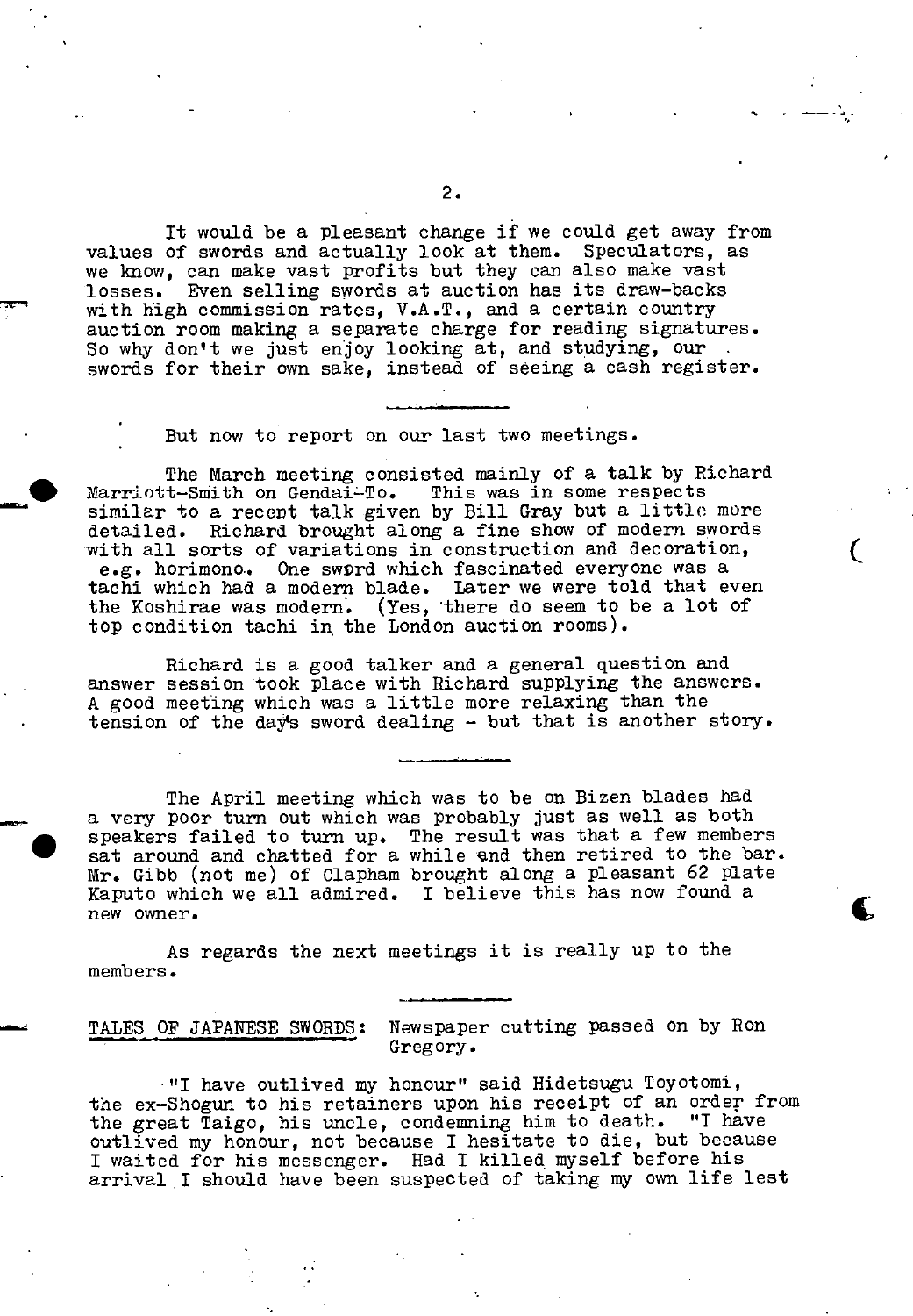my suspected betrayal might be established. I accept the Shogunate command in order to establish my innocence".

Hidetsugu Toyotomi, suspected of having made a secret plan against Great Taigo, his uncle, had been confined on Mt. Koya, the Mecca of Japan's Buddhism. On July 15th 1595, Great Taigo sent Masanori Fukuchima carrying his Shogunate message condemning Hidetsugu.td' death. Several of his faithful retainers offered, to commit self-immolation,, but Hidetsugu discharged all his retainers, except three young pages who insisted upon accompanying their ill-fated master to death. They were. Sanjuro Oka, 18 years old, Shudono, 19 years old and Mansaku Puwa, 17 years old and the ex-Shogun handed them three zwords called "Yoshimitsu Awadaguchi", "Kuniyoshi Awadaguchi" and • "Toshiro Shinogi."., respectively:•with which to commit suicide.

"I am coming soon after you" the ex-Shogun said to the three pages. "Go in peace all of you".

"Excuse us for going 'before you", each of the three pages.said "we will prepare the way. foryour honourable arrival in the other life".

After witnessing the calm self-immolation of the young men, the ex-Shogun took up his sword made by Masamune, the best swordsmith Japan has produced and then turning to Lord Sasabe he said:

"Now you.assist me in my committing suicide".

In Japan harakiri is committed by cutting the front sideways and the Kaishakunin or seconder cuts the head of the suicide off. When the  $ex$ -Shogun had cut his front sideways he made a sign by raising his left hand to tell Sasabe to wait (..... 'missing words) Hidetsugu cut vertically to (..... missing words) on his front, and then (... missing words), his head off to complete his'suicide. Hidetsugu Toyotomi was twenty eight years old when he killed himself.

 $\bullet$ 

The sword with which Lord Sasabe completed the suicide of the ex-Shogun Hidetsugu was called "Surf-Rider" (Nami-Nori) from an incident which took place at a certain ferry. Two travellers had a quarrel over a trifle. One was a little more reasonable than the other, and did not care to waste his time. So he began to wade across the stream, paying little attention to the angry words of the other, who struck at him from behind. The man, however, waded on for some distance till he dropped dead, his body parting in two. Hehce the name of "Surf rider".

The three swords with which the pages committed their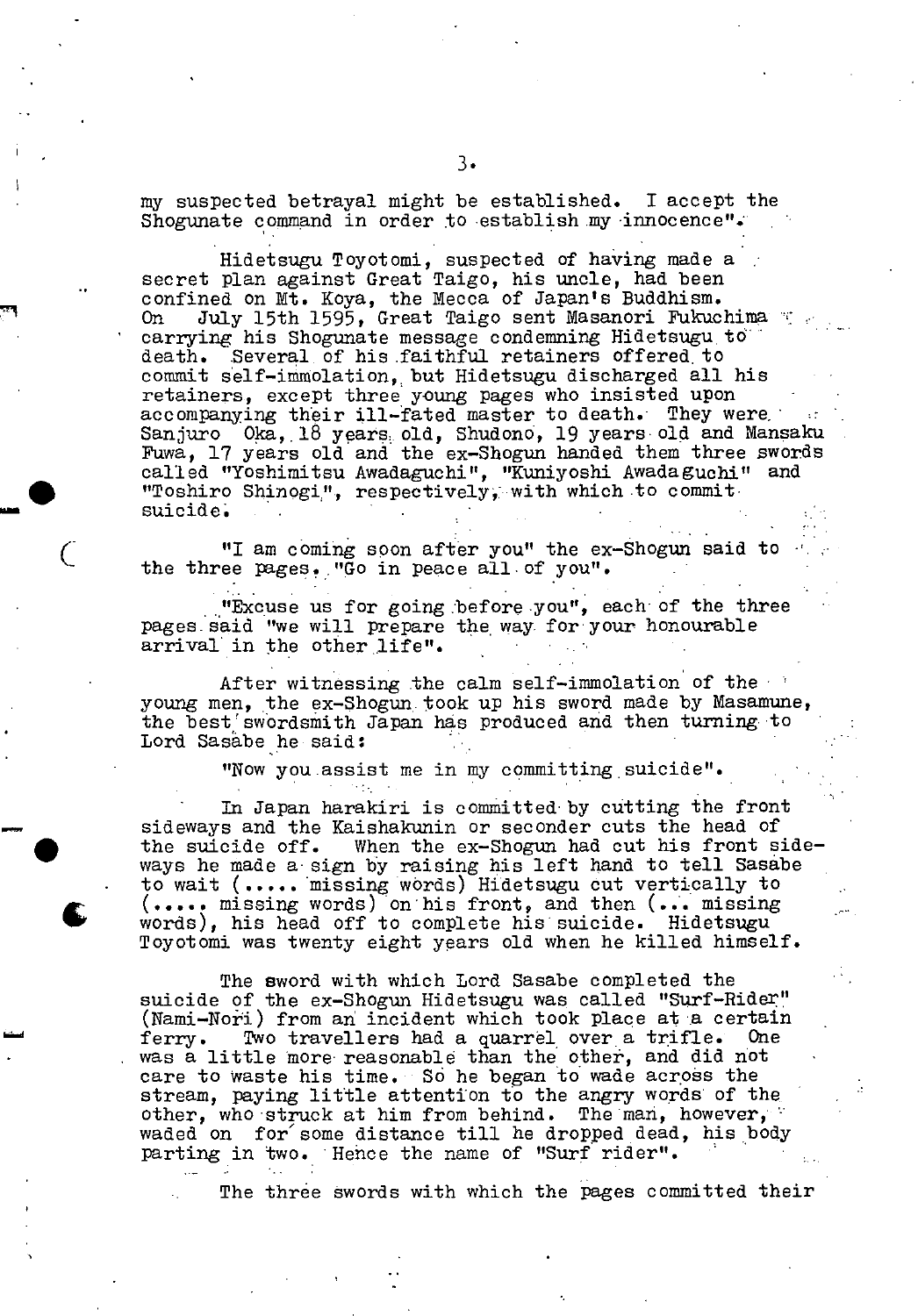self-immolation are still preserved as family treasures in the families of some local peers, though "surf-rider" has been lost and the been lost

## FThE PLIES

In the second month (February) 1336, Takauji Ashikaga took refuge in Kyushu, where he was accorded with warm reception at the hands of the local chiefs, excepting Lord Kikuchi, the royalist who turned a strong front against him. A decisive battle was fought at Tatara between Kikuchi and Ashikaga.

Three brothers of Daiguji (Shinto priest) of the Aso<br>fought bravely under Kikuchi. It was a losing shrine fought bravely under Kikuchi. battle for Kikuchi and the three fought desperately at a disadvantage. All was well  $-$  nigh over with the three brothers. So the two elder brothers persuaded the youngest Korezumi by name to retreat. The death of the three would have meant the extinction of their family, and in our feudal days nothing was regarded a greater disgrace upon a samurai than the extinction of his family. With great reluctance, Korezumi obeyed. On coming to a quiet place he took a rest on a stone;:and looked at his sword, the blade of which, as nicked as a saw, eloquently spoke how desperate the battle. There Korezümi-took a nap and in a dream he saw numberless fire flies perching on the nicked blade of the sword. When he awoke, however, the blade had been mended and Korezumi attributed the mysterious mending of his sword to the protection of the deity of the Aso Shrine, of which his fathers had been the priests.

 $\big($ 

This sword, which was called "Fire-flies" on account of the incident, was made by Kunitoshi Rai, who died,in 1344 at the age of 105 years, and it was specified as a National. Treasure of Japan a few years ago.

SUMO **SUMO** 

Sumo conjures up visions of enormously portly Japanese gentlemen, staring balefully at each other across the content area, and coming together like a couple of fleshy steam engines in a head-on collision. The facts, like many things Japanese, are rather more complicated, and again, like many  $\cdots$ things Japanese, its roots go away back into the past.

In fact Sumo has its roots right back in the misty age of mythology, when an ordinary mortal named Takemina-Kata-No-- Kami challenged. the champion of the divine pantheon Takemikazuchi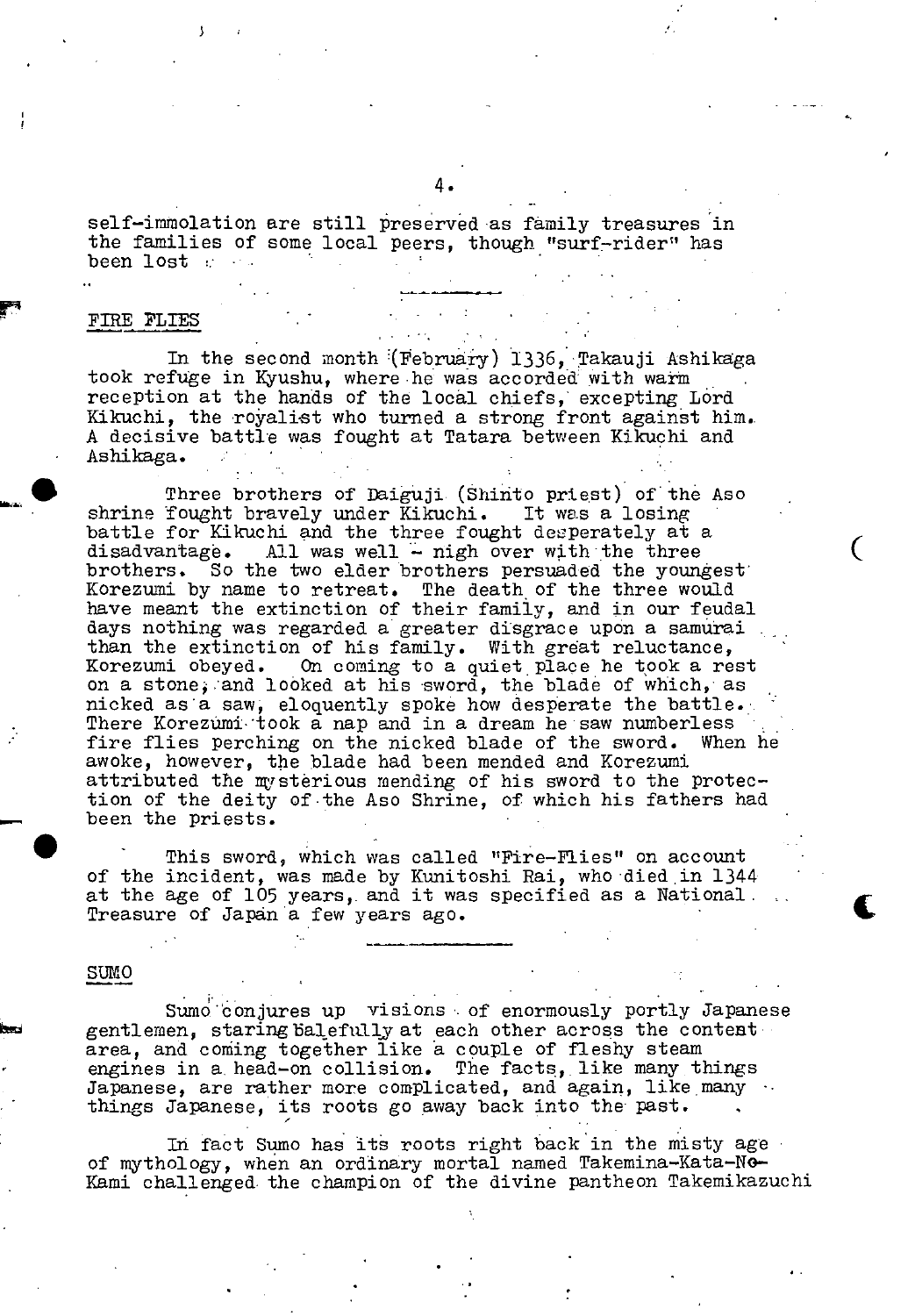to a wrestling match. The winner was to be the undisputed owner of the Japanese islands and Takemikäzuchi, possibly because his divinity loading the odds in hie,favour, emerged victorious. This story illustrates that great importance was placed on martial prowess from the earliest of times.

More factually, the Nihon Shoki (record of ancient. events) says that combat Sumo (Sumai) as opposed to the present day sport of Sumo, began on a beach at Izumo, in what is today Shimane prefecture. In the presence of the Emperor Suinin in. the year 23 B.C., the undefeated champion, Tajima No Kehaya ... met the contender for the title Nomo-No-Sukune of Izumo. In the brutal fight that followed the challenger Sukune beat the SIG CHACAL TIGHT CHAT I CITONCA THE CHAITER CITATION CORPORATION CHAMPION CHAMPION CHAMPION CHAMPIONS. rib-cage and knocking him to the ground. Not content with this he trampled on his opponent inflicting further injury on him, namely crushing his hip bone. The injuries proved fatal for Kehaya but 'enabled'Sukune to claim the title and become the recognised founder of combat Sumo, properly known as Sumai.

**t=0** 

It must be remembered that, unlike today, when all Budo is either a competitive sport, or at the best, a means to enlightenment through moving meditation, the aims of Bujitsu were to become proficient in combat. Sumo today for instance, as a sport does not, require anything more than to beat 'one's opponent within, the rules laid down. The object of Sumaj. (the combat or Bujitsu form) was to gain complete submission from whence one would, either bind the enemy, or more often. despatch him with a sword. The subtle difference should not. be too difficult to appreciate.  $\Delta \sim 10$ 

With Chinese and Buddhist influence creeping into  $\cdot$ Japan, certain religious elements found their way into the art and many of the more dangerous techniques fell into dis-<br>use. The art achieved Imperial patronage and annual<br>tournaments were held in the Imperial presence. Great honour use; The art achieved Imperial patronage and annual tournaments were held in the Imperial presence. was conferred on successful wrestlers and many became guards at the Palace. The sport also became very popular with the ordinary people until late Heian times (794-1185) when the Emperor Nimmyb issued an edict saying that Sumo should revert to its original combat form (Sumai) and be considered to be part of the national fighting spirit. This took place roughly part of the national fighting spirit. at 'the same time as the Samurai (warrior) class became aware of its potential power as a ruling elite, and the Taira and Minamoto clans were sharpening their swords in preparation for a hundred years of internal strife and civil war. The warrior class saw that Sumo was an ideal practice for combat and adopted it forthwith. Suno developed into Kumi-Uchi (Sumo adapted to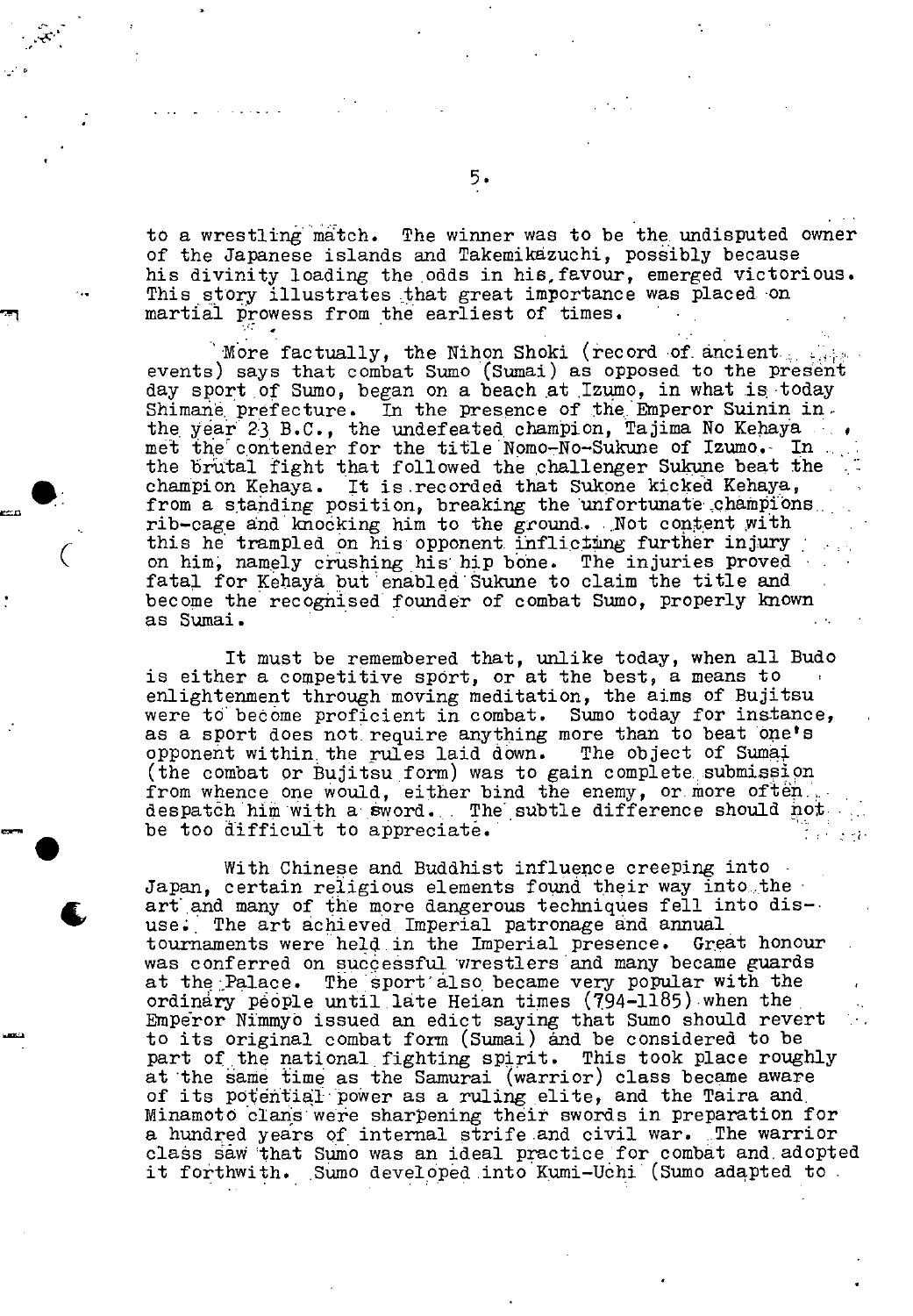grappling with armour) which synthesized. the strong legs and close hip techniques of Sumo.

As the age of wars progressed, more and more of the great military clans eagerly sought expert Sumo wrestlers to train their warriors in their art and in both the Muromachi period  $(1392-1573)$  and the Momoyama period  $(1573-1600)$  Sumo attained its zenith as a combat form.

Like the production of swords and many other Bujitsu (combat) forms, the great peace that Was the Tokugawa perio&  $(1600-1896)$  transformed Sumo into the Budd form that we know it. today. The end of war meant that swords were made for their aesthetic rather than practical value and Kendo became a means.. for<sub>s</sub> training for duels and mental exercise. In the same way Kyudo (archery) became less a means to hit a target and it mattered more the method that it was done, and that the correct. mental attitude was present. This was the age that Cha-No-Ryo (tea ceremony) and Ikebana (flower arrangement) came into. fashion and by the same token, Sumo wrestlers stopped trampling each other into the ground and formalised the sport much as it is today.

The popularity of the sport waxes and wanes with the popularity of the Yokuzuna (grand champions) possibly the greatest of whom was the recently retired Taiho. There are usually only two Yokuzuna around at any given time and one must win several tournaments to gain the coveted title of Yokuzuna. There are six tournaments a year and to win one will gain you the Emperor's Cup. A Yokuzuna would be a very experienced Sumitori (one who practises Sumo) and would be considered to be brilliant and unbeatable which makes it strange that. there are usually two.

Sumotori train in 'stables' known as Heya under the supervision of a manager called Oyakata. The Oyakata exercises a strong disciplinarian hold over his proteges, that would make the strictest judo coach look benevolent. The most important control, other than training is the Sumotori's diet which has been described as 'Studied over-eating'. Although they appear enormously fat, a Sumo in top condition is about 6 feet tall and can weigh anything between 16-20 stone, their stomachs and thighs are usually rock hard.

The sport requires strength and agility mainly in the legs and thighs and without these.a Sumotori wlll.remain cannon fodder for those climbing to the heights of Grand Champions..

The contest area, called the Dohyo is a circle about 15 feet in diameter bounded by a straw.rope. The two contestants crouch, facing each other, with their hands on their knees and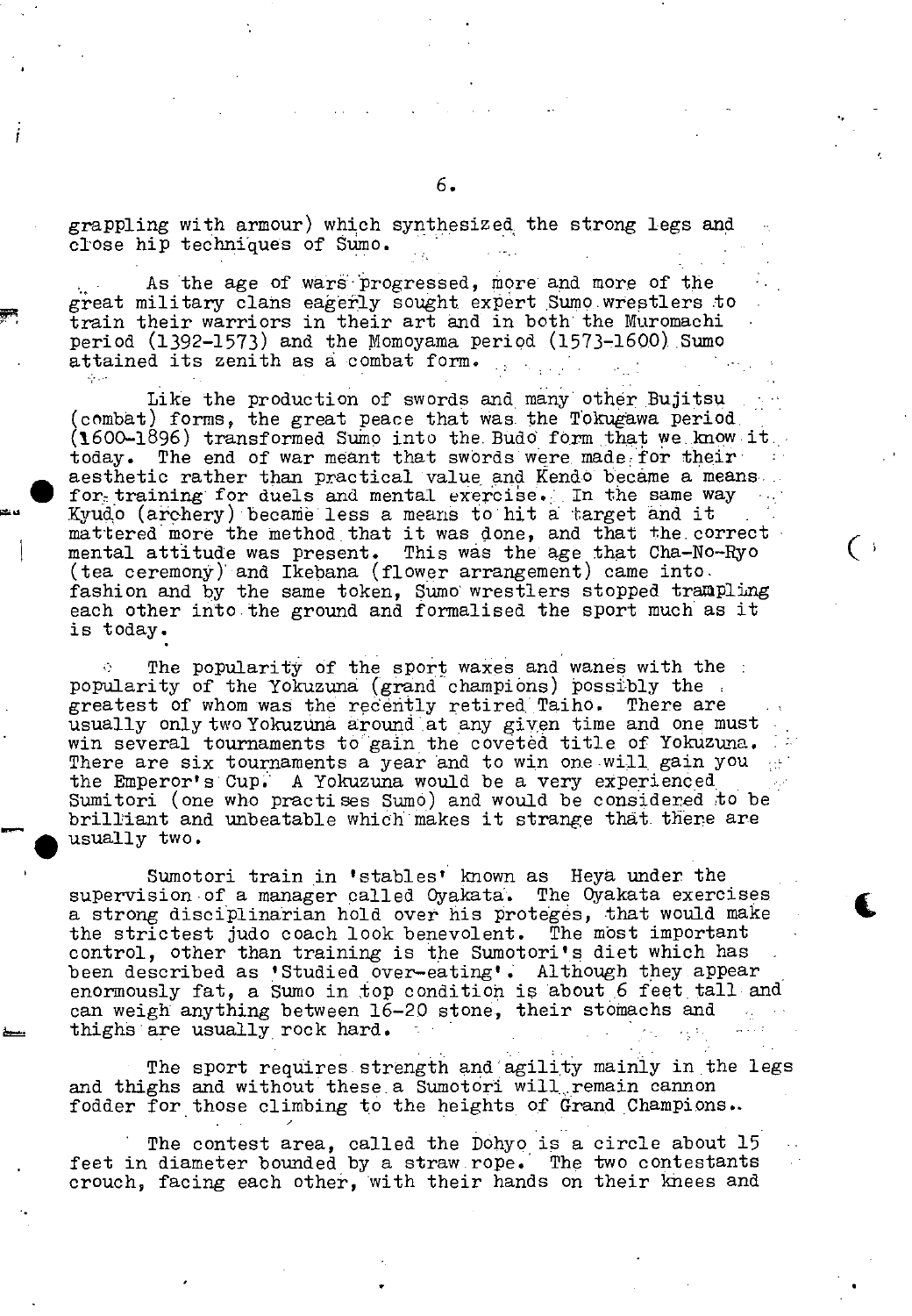proceed to stamp on the ground glaring at each other. to scare off any demons or devils that may have come to upset the contest, but I suspect it is also a form of psyching.<br>one's opponent. This is

At a word from the referee, traditionally garbed, the contestants come together with a mighty crash. The object is to persuade one's opponent to touch the Dohyo with anything other than the soles of his feet, or to leave the circle entirely. This objective may be obtained by any means other than gouging the eyes, pulling the hair, punching or kicking in certain sensitive parts of the anatomy.

 $A$  contest seldom lasts more than 30 seconds, anything longer being considered a great test of stamina and strength. There are no rounds as the amount of energy expired in the duration of a contest is enormous.

When a wrestler is considered good, he, unlike Western boxers, who can wait four or five months for his next contest, must often fight every day, when even at 30 seconds a contest means that they have to be pretty fit.

An interesting story is told of a Commodore Perry of the U.S, Nayy who, in 1853 at gunpoint forced Japan to open her doors to foreign trade after 250 years of isolation. He came bearing a letter from the U.S. President to the Emperor.. The Japanese, having been forewaned of his approach by spies from Okinawa and not wishing to be intimidated and lose face to the brash barbarians, arranged among other things, to have many. of the nation's top Sumotori on hand. If they did not convey, with their size and strength the fighting spirit of Japan, nothing would. Apparently undaunted Perry returned the following year and was again met by, among others, Sumotori of the day. It is recorded that on this occasion some of Perry's men challenged the Japanese champions but did not win a single match. After these events, wood block prints circulated widely throughout the country showing Sumo beating the barbarians.

-4

**Its** 

C

t

 $\sim 10^{-11}$ 

/

I /

> As can be seen through this brief essay, Sumo has filtered into almost every aspect of Japanese history. It has been used in a semi religious context, as a weapon and form of training during a period of war, as a political expedient on the arrival of Perry, and as a national sport for the enjoyment of the populace. Even in the second World War, Sumo wrestlers travelled the country, stiffening the civilians' backbones and keeping up the national morale.

I have practied Sumo at a Judo club and find it greet fun. A circle of judo belts forms the Dohyo and two